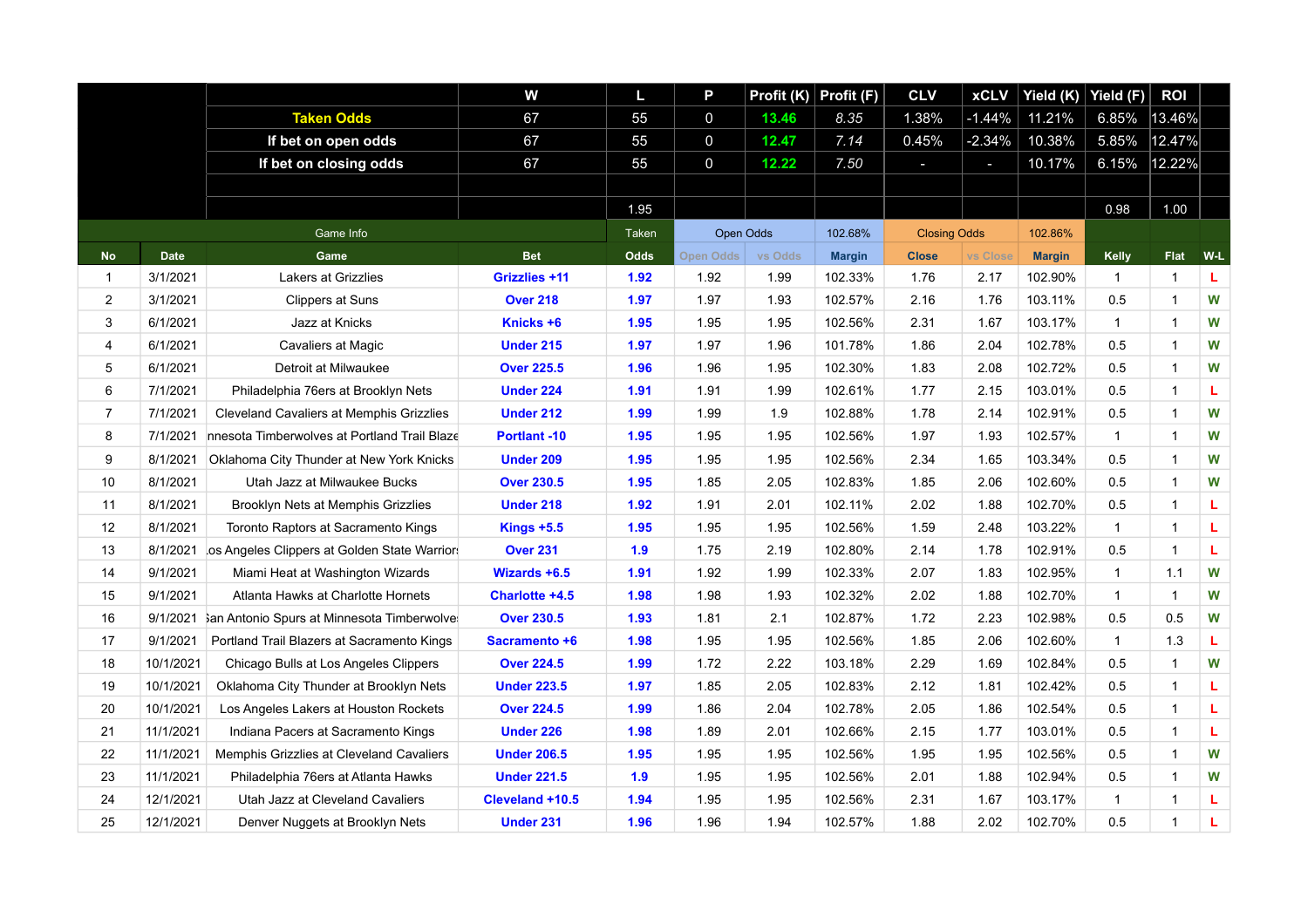| 26 |           | 12/1/2021 San Antonio Spurs at Oklahoma City Thunder | <b>Under 217</b>         | 2.03 | 1.85           | 2.06                    | 102.60% | 2.14           | 1.78           | 102.91% | 0.5          | 1            | W |
|----|-----------|------------------------------------------------------|--------------------------|------|----------------|-------------------------|---------|----------------|----------------|---------|--------------|--------------|---|
| 27 | 12/1/2021 | Los Angeles Lakers at Houston Rockets                | <b>Over 221.5</b>        | 1.95 | 1.96           | 1.94                    | 102.57% | 1.7            | 2.26           | 103.07% | 0.5          | 1            | L |
| 28 | 12/1/2021 | Miami Heat at Philadelphia 76ers                     | <b>Under 209.5</b>       | 1.94 | 1.8            | 2.19                    | 101.22% | 2.33           | 1.66           | 103.16% | 0.5          | 1            | L |
| 29 | 12/1/2021 | Portland at Sacramento                               | Kings +4                 | 1.95 | 1.95           | 1.95                    | 102.56% | 2.04           | 1.86           | 102.78% | $\mathbf{1}$ | 1            | L |
| 30 | 12/1/2021 | New York Knicks at Cleveland Cavaliers               | Cleveland +2.5           | 2.03 | 2.07           | 1.84                    | 102.66% | 1.87           | 2.03           | 102.74% | 1.2          | 1            | W |
| 31 | 12/1/2021 | Los Angeles Clippers at Sacramento Kings             | Sacramento +7            | 1.91 | 1.86           | 2.04                    | 102.78% | 1.91           | $\overline{2}$ | 102.36% | $\mathbf{1}$ | $\mathbf{1}$ | Ц |
| 32 | 12/1/2021 | Philadelphia 76ers at Memphis Grizzlies              | <b>Memphis +2</b>        | 1.89 | 1.91           | $\overline{\mathbf{c}}$ | 102.36% | 1.67           | 2.31           | 103.17% | 1.1          | 1            | W |
| 33 | 18/1/2021 | Orlando Magic at New York Knicks                     | Knicks +1                | 2.05 | 1.95           | 1.95                    | 102.56% | 2.14           | 1.77           | 103.23% | 1.2          | $\mathbf{1}$ | W |
| 34 | 18/1/2021 | Minnesota Timberwolves at Atlanta Hawks              | <b>Hawks -7.5</b>        | 1.95 | 1.92           | 1.97                    | 102.84% | 1.99           | 1.92           | 102.33% | 1.5          | $\mathbf{1}$ | W |
| 35 | 18/1/2021 | Milwaukee Bucks at Brooklyn Nets                     | $Nets +2$                | 2.02 | 2.1            | 1.81                    | 102.87% | 2.32           | 1.66           | 103.34% | 1.1          | 1            | W |
| 36 | 18/1/2021 | Houston Rockets at Chicago Bulls                     | <b>Bulls +2.5</b>        | 1.95 | 1.88           | 2.03                    | 102.45% | 1.85           | 2.06           | 102.60% | 1.2          | 1            | W |
| 37 | 20/1/2021 | Miami Heat at Toronto Raptors                        | Toronto -3.5             | 1.93 | $\overline{2}$ | 1.91                    | 102.36% | 1.88           | 2.02           | 102.70% | $\mathbf{1}$ | 1            | L |
| 38 | 20/1/2021 | Orlando Magic at Minnesota                           | Orlando -3               | 1.93 | 1.95           | 1.95                    | 102.56% | 1.81           | 2.1            | 102.87% | 1.1          | 1            | Ц |
| 39 | 22/1/2021 | Houston Rockets at Detroit Pistons                   | <b>Detroit-3</b>         | 1.95 | 1.97           | 1.93                    | 102.57% | $\overline{a}$ | 1.91           | 102.36% | 1.1          | 1            | L |
| 40 | 22/1/2021 | Miami at Toronto                                     | Toronto -2.5             | 1.95 | 1.95           | 1.95                    | 102.56% | 2.01           | 1.89           | 102.66% | 1.2          | $\mathbf 1$  | W |
| 41 | 23/1/2021 | Philadelphia 76ers at Detroit Pistons                | Detroit +7.5             | 1.97 | $\overline{2}$ | 1.91                    | 102.36% | 2.11           | 1.79           | 103.26% | 1.1          | 1            | W |
| 42 | 23/1/2021 | Houston Rockets at Dallas Mavericks                  | Dallas -9                | 1.99 | 1.98           | 1.93                    | 102.32% | 2.27           | 1.69           | 103.22% | $\mathbf{1}$ | 1            | L |
| 43 | 23/1/2021 | Denver at Phoenix                                    | Phoenix +2.5             | 1.95 | 1.66           | 2.32                    | 103.34% | 1.95           | 1.95           | 102.56% | 1.1          | 1            | L |
| 44 | 25/1/2021 | Minnesota at Golden State                            | <b>Golden State -8.5</b> | 1.96 | 2.02           | 1.88                    | 102.70% | 1.93           | 1.97           | 102.57% | 1.1          | $\mathbf 1$  | W |
| 45 | 28/1/2021 | Los Angeles Lakers at Detroit Pistons                | <b>Over 214</b>          | 1.9  | 1.75           | 2.18                    | 103.01% | 1.94           | 1.94           | 103.09% | 0.5          | $\mathbf{1}$ | L |
| 46 | 28/1/2021 | Golden State Warriors at Phoenix Suns                | Phoenix -1.5             | 1.95 | 2.01           | 1.88                    | 102.94% | 1.85           | 2.05           | 102.83% | 1.2          | $\mathbf 1$  | W |
| 47 | 28/1/2021 | Portland Trail Blazers at Houston Rockets            | Portland +5              | 1.94 | 1.87           | 2.03                    | 102.74% | 1.86           | 2.04           | 102.78% | 1.1          | 1            | W |
| 48 | 29/1/2021 | <b>Cleveland Cavaliers at New York Knicks</b>        | <b>NY Knicks</b>         | 1.91 | 1.91           | $\overline{2}$          | 102.36% | 1.79           | 2.12           | 103.04% | $1.2$        | 1            | W |
| 49 | 30/1/2021 | Houston Rockets at New Orleans Pelicans              | <b>New Orleans -1</b>    | 1.96 | $\overline{2}$ | 1.91                    | 102.36% | 1.77           | 2.16           | 102.79% | 1.2          | 1            | L |
| 50 | 1/2/2021  | innesota Timberwolves at Cleveland Cavalier          | Cleveland -4.5           | 1.95 | 1.91           | $\overline{2}$          | 102.36% | 2.12           | 1.79           | 103.04% | 1.3          | $\mathbf 1$  | L |
| 51 | 2/2/2021  | Los Angeles Clippers at Brooklyn Nets                | <b>Brooklyn +2</b>       | 1.89 | 1.93           | 1.97                    | 102.57% | 1.9            | 2.01           | 102.38% | $1.2$        | $\mathbf 1$  | W |
| 52 | 3/2/2021  | Minnesota at San Antonio                             | <b>San Antonio -8</b>    | 1.97 | 1.91           | 2                       | 102.36% | 2.08           | 1.83           | 102.72% | 1.1          | $\mathbf{1}$ | L |
| 53 | 4/2/2021  | Utah Jazz at Atlanta Hawks                           | Atlanta +7.5             | 1.99 | 1.93           | 1.98                    | 102.32% | 2.38           | 1.63           | 103.37% | 1.1          | $\mathbf{1}$ | L |
| 54 | 4/2/2021  | Golden State Warriors at Dallas Mavericks            | Dallas -2.5              | 1.94 | 1.94           | 1.96                    | 102.57% | 1.67           | 2.3            | 103.36% | 1.1          | $\mathbf 1$  | г |
| 55 | 5/2/2021  | Chicago Bulls at Orlando Magic                       | Orlando +2               | 1.95 | 1.95           | 1.95                    | 102.56% | 2.01           | 1.88           | 102.94% | 1.1          | 1            | W |
| 56 | 5/2/2021  | Utah Jazz at Charlotte Hornets                       | Charlotte +8.5           | 1.94 | 1.8            | 2.11                    | 102.95% | 1.88           | 2.02           | 102.70% | $\mathbf{1}$ | $\mathbf{1}$ | L |
| 57 | 6/2/2021  | Chicago Bulls at Orlando Magic                       | Orlando +2.5             | 1.95 | 1.95           | 1.95                    | 102.56% | 1.82           | 2.09           | 102.79% | 1.1          | 1            | г |
| 58 | 7/2/2021  | Utah Jazz at Indiana Pacers                          | Indiana +4.5             | 1.97 | 1.97           | 1.93                    | 102.57% | 1.97           | 1.92           | 102.84% | $\mathbf{1}$ | 1            | L |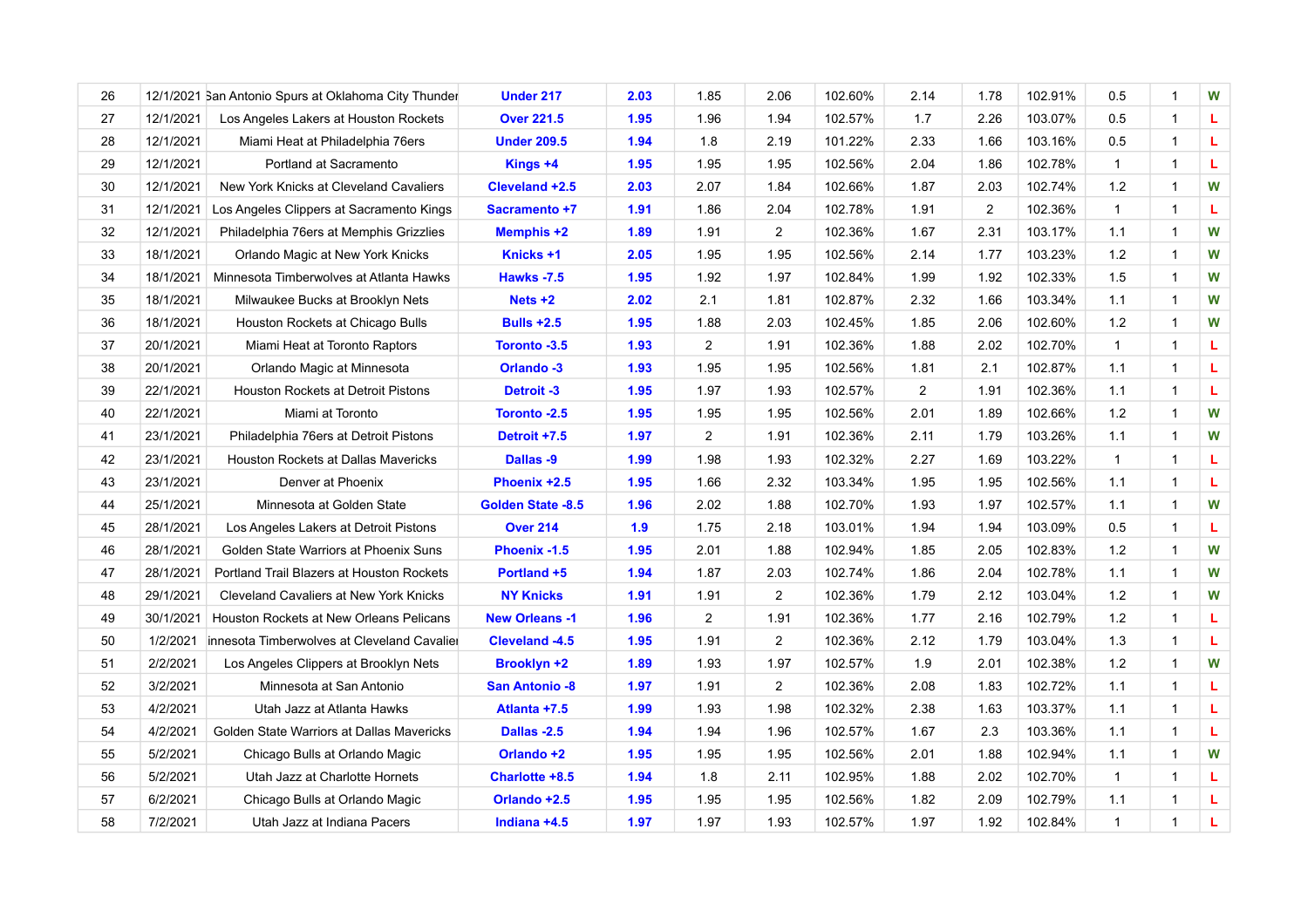| 59 | 7/2/2021  | Miami Heat at New York Knicks                           | Knicks +5.5            | 1.95 | 1.95           | 1.95           | 102.56% | 1.95 | 1.95           | 102.56% | 1.1          | 1            | L |
|----|-----------|---------------------------------------------------------|------------------------|------|----------------|----------------|---------|------|----------------|---------|--------------|--------------|---|
| 60 | 7/2/2021  | Washington Wizards at Charlotte Hornets                 | Charlotte +1.5         | 1.97 | 1.97           | 1.93           | 102.57% | 1.93 | 1.97           | 102.57% | 1.1          | $\mathbf{1}$ | W |
| 61 | 9/2/2021  | Houston Rockets at Charlotte Hornets                    | Charlotte +3           | 1.95 | 1.95           | 1.95           | 102.56% | 1.76 | 2.15           | 103.33% | 1.5          | 1            | W |
| 62 | 9/2/2021  | Cleveland at Phoenix                                    | <b>Phoenix -7</b>      | 1.95 | 1.91           | 1.99           | 102.61% | 2.16 | 1.76           | 103.11% | 1.1          | 1            | L |
| 63 | 10/2/2021 | Atlanta Hawks at Dallas Mavericks                       | <b>Under 233</b>       | 1.91 | 1.9            | $\overline{2}$ | 102.63% | 1.77 | 2.16           | 102.79% | 0.5          | $\mathbf{1}$ | L |
| 64 |           | 12/2/2021 Minnesota Timberwolves at Charlotte Hornets   | <b>Charlotte -3.5</b>  | 1.97 | 1.95           | 1.95           | 102.56% | 2.14 | 1.78           | 102.91% | 1.1          | 1            | W |
| 65 |           | 12/2/2021 Cleveland Cavaliers at Portland Trail Blazers | Portland -3.5          | 1.95 | 1.95           | 1.95           | 102.56% | 1.93 | 1.97           | 102.57% | 1.1          | 1            | W |
| 66 | 13/2/2021 | Houston Rockets at New York Knicks                      | <b>Knicks</b>          | 1.94 | 1.96           | 1.93           | 102.83% | 1.93 | 1.97           | 102.57% | $1.2$        | $\mathbf{1}$ | W |
| 67 | 15/2/2021 | Houston Rockets at Washington Wizards                   | <b>Washington +1.5</b> | 1.95 | $\overline{2}$ | 1.91           | 102.36% | 1.74 | 2.2            | 102.93% | 1.2          | $\mathbf{1}$ | W |
| 68 |           | 17/2/2021 Dklahoma City Thunder at Memphis Grizzlies    | <b>Memphis -7</b>      | 1.97 | 1.91           | $\overline{2}$ | 102.36% | 1.93 | 1.97           | 102.57% | 1.5          | $\mathbf 1$  | W |
| 69 |           | 16/2/2021 Oklahoma City Thunder at Memphis Grizzlies    | <b>Under 225.5</b>     | 1.93 | 1.85           | 2.06           | 102.60% | 2.1  | 1.81           | 102.87% | 0.5          | 1            | Ц |
| 70 |           | 21/2/2021 Minnesota Timberwolves at New York Knicks     | Knicks - 2.5           | 1.91 | 1.95           | 1.95           | 102.56% | 1.85 | 2.05           | 102.83% | $\mathbf{1}$ | $\mathbf 1$  | W |
| 71 | 23/2/2021 | Golden State Warriors at New York Knicks                | Knicks +3              | 1.95 | 1.94           | 1.96           | 102.57% | 2.11 | 1.8            | 102.95% | 1.1          | $\mathbf{1}$ | L |
| 72 | 24/2/2021 | Golden State Warriors at Indiana Pacers                 | Indiana -2             | 1.95 | 1.95           | 1.95           | 102.56% | 1.86 | 2.04           | 102.78% | $\mathbf{1}$ | 1            | L |
| 73 | 1/3/2021  | Utah Jazz at New Orleans Pelicans                       | Pelicans +7            | 1.95 | 1.87           | 2.03           | 102.74% | 1.9  | 2.01           | 102.38% | $\mathbf{1}$ | 1            | W |
| 74 |           | 3/3/2021 Jolden State Warriors at Portland Trail Blazer | Portland +2            | 1.93 | 1.93           | 1.98           | 102.32% | 1.79 | 2.12           | 103.04% | $\mathbf{1}$ | 1            | W |
| 75 | 4/3/2021  | Detroit Pistons at New York Knicks                      | <b>Over 208</b>        | 1.98 | 1.91           | 1.99           | 102.61% | 2.03 | 1.86           | 103.02% | 0.5          | $\mathbf 1$  | W |
| 76 | 4/3/2021  | Denver Nuggets at Indiana Pacers                        | Indiana +5             | 1.91 | 1.91           | 1.91           | 104.71% | 1.72 | 2.21           | 103.39% | 1.1          | 1            | L |
| 77 | 11/3/2021 | Houston Rockets at Sacramento Kings                     | <b>Sacramento -4.5</b> | 1.93 | 1.95           | 1.95           | 102.56% | 1.69 | 2.26           | 103.42% | 1.2          | 1            | W |
| 78 | 16/3/2021 | Utah Jazz at Boston Celtics                             | <b>Boston +4</b>       | 1.95 | 2.11           | 1.8            | 102.95% | 1.88 | 2.02           | 102.70% | $\mathbf{1}$ | 1            | г |
| 79 | 16/3/2021 | Oklahoma City Thunder at Chicago Bulls                  | <b>Bulls -6</b>        | 2.19 | 1.74           | 1.95           | 108.75% | 1.79 | 2.13           | 102.81% | $1.2$        | $\mathbf 1$  | W |
| 80 | 17/3/2021 | Golden State at Houston                                 | Houston +12.5          | 1.91 | 1.98           | 1.92           | 102.59% | 1.71 | 2.23           | 103.32% | $1.2$        | 1            | L |
| 81 | 18/3/2021 | Utah Jazz at Washington Wizards                         | <b>Washington +11</b>  | 1.93 | 2.08           | 1.82           | 103.02% | 1.86 | 2.04           | 102.78% | 1.1          | 1            | W |
| 82 | 18/3/2021 | Oklahoma City Thunder at Atlanta Hawks                  | <b>Atlanta -7</b>      | 1.95 | 1.95           | 1.95           | 102.56% | 1.75 | 2.19           | 102.80% | 1.1          | 1            | W |
| 83 | 19/3/2021 | Detroit Pistons at Houston Rockets                      | Detroit +1.5           | 1.95 | 1.95           | 1.95           | 102.56% | 2.07 | 1.83           | 102.95% | $1.2$        | $\mathbf 1$  | W |
| 84 | 19/3/2021 | Utah Jazz at Toronto Raptors                            | Toronto +5             | 1.95 | 1.95           | 1.95           | 102.56% | 1.95 | 1.95           | 102.56% | $\mathbf{1}$ | 1            | W |
| 85 |           | 21/3/2021 Oklahoma City Thunder at Houston Rockets      | <b>Houston -4</b>      | 1.93 | 1.93           | 1.97           | 102.57% | 1.8  | 2.12           | 102.73% | 1.5          | 1            | L |
| 86 | 21/3/2021 | Chicago Bulls at Detroit Pistons                        | Detroit +3             | 1.95 | 1.95           | 1.95           | 102.56% | 1.98 | 1.93           | 102.32% | 1.1          | $\mathbf{1}$ | L |
| 87 | 24/3/2021 | Phoenix Suns vs Orlando Magic                           | Orlando +10            | 1.98 | 1.91           | $\overline{c}$ | 102.36% | 1.87 | 2.03           | 102.74% | 1.1          | 1            | W |
| 88 | 25/3/2021 | Golden State Warriors at Sacramento Kings               | <b>Sacramento -2.5</b> | 1.93 | 1.94           | 1.96           | 102.57% | 1.7  | 2.25           | 103.27% | 1.3          | $\mathbf{1}$ | W |
| 89 | 26/3/2021 | Cleveland Cavaliers at Los Angeles Lakers               | Lakers -4.5            | 1.91 | 2.11           | 1.8            | 102.95% | 1.99 | 1.9            | 102.88% | 1.1          | $\mathbf{1}$ | W |
| 90 | 28/3/2021 | Orlando Magic at Los Angeles Lakers                     | <b>Lakers -7</b>       | 2.01 | 2.01           | 1.9            | 102.38% | 1.91 | $\overline{2}$ | 102.36% | 1.1          | 1            | г |
| 91 | 30/3/2021 | Miami Heat at New York Knicks                           | <b>Over 204</b>        | 1.91 | 1.73           | 2.2            | 103.26% | 1.74 | $2.2\,$        | 102.93% | 0.5          | 1            | г |